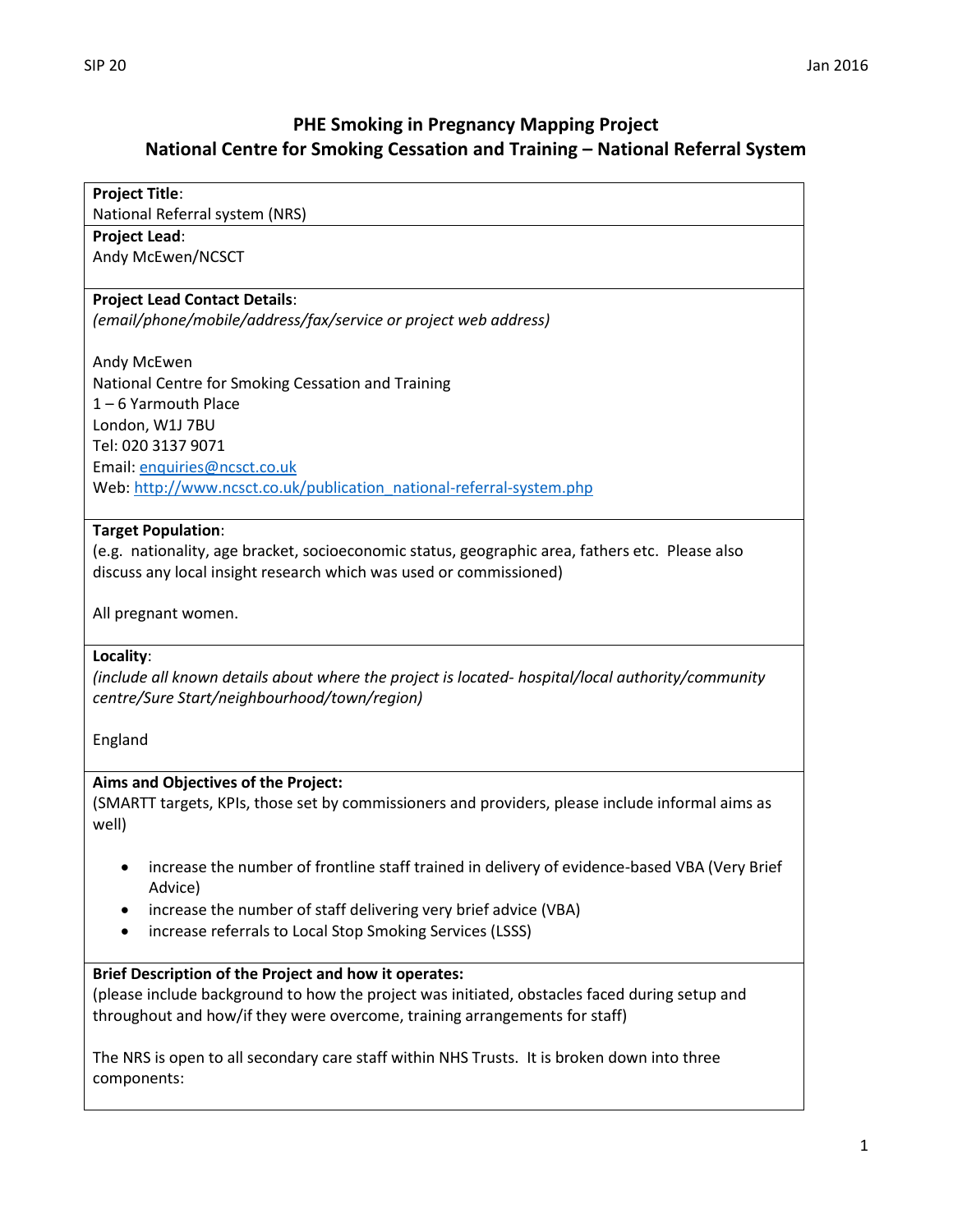#### Training:

Online VBA training module for all frontline staff accessed via hospital intranet. An assessment must be completed to receive a certificate of completion.

Communication:

A number of resources have been produced, aimed at patients and staff, to promote and support the delivery of VBA and the referral process.

Electronic referral system:

Through partnership work with the Trust's own IT departments a "bolt on" electronic pathway is introduced which draws patient information from the Trust's database and automatically send a referral to the LSSS.

#### **Outcomes:**

*(provide baseline, please also include formal and informal outcomes - e.g. a drop in the number of pregnant smokers, changing attitudes amongst clinical staff,)*

Over 10,000 referrals have been made via the NRS.

To date 18 hospitals across England have implemented the system.

#### **Relationship to current evidence base:**

(in particular which evidence was drawn on during the project design?)

The VBA training is based on the meta-analysis research carried out b[y Aveyard](https://www.researchgate.net/publication/51885457_Brief_opportunistic_smoking_cessation_interventions_A_systematic_review_and_meta-analysis_to_compare_advice_to_quit_and_offer_of_assistance_Addiction_no_available_from_httpdxdoiorg101111j1360-04432011) *et al*. (2011), and on Prime Theory (West, 2007). It includes evidence-based behaviour change techniques.

#### **Evaluation**:

*(formal and informal, was it published, if an evaluation has not been carried out please explain why not - funding?)*

A review of the National Referral System is available from the NCSCT website: [http://www.ncsct.co.uk/publication\\_national-referral-system.php](http://www.ncsct.co.uk/publication_national-referral-system.php)

#### **Costs**:

*(revenue and capital, include detail about equipment costs - CO monitors etc)*

- Development costs for the NRS were initially funded through a grant from the Department of Health.
- Current cost to the trust is negotiable depending on the requirements of the Trust.

#### **Commissioning arrangements and timescale**

*(is there long term sustainability or was this a short project, please also say who has commissioning responsibility for the project)*